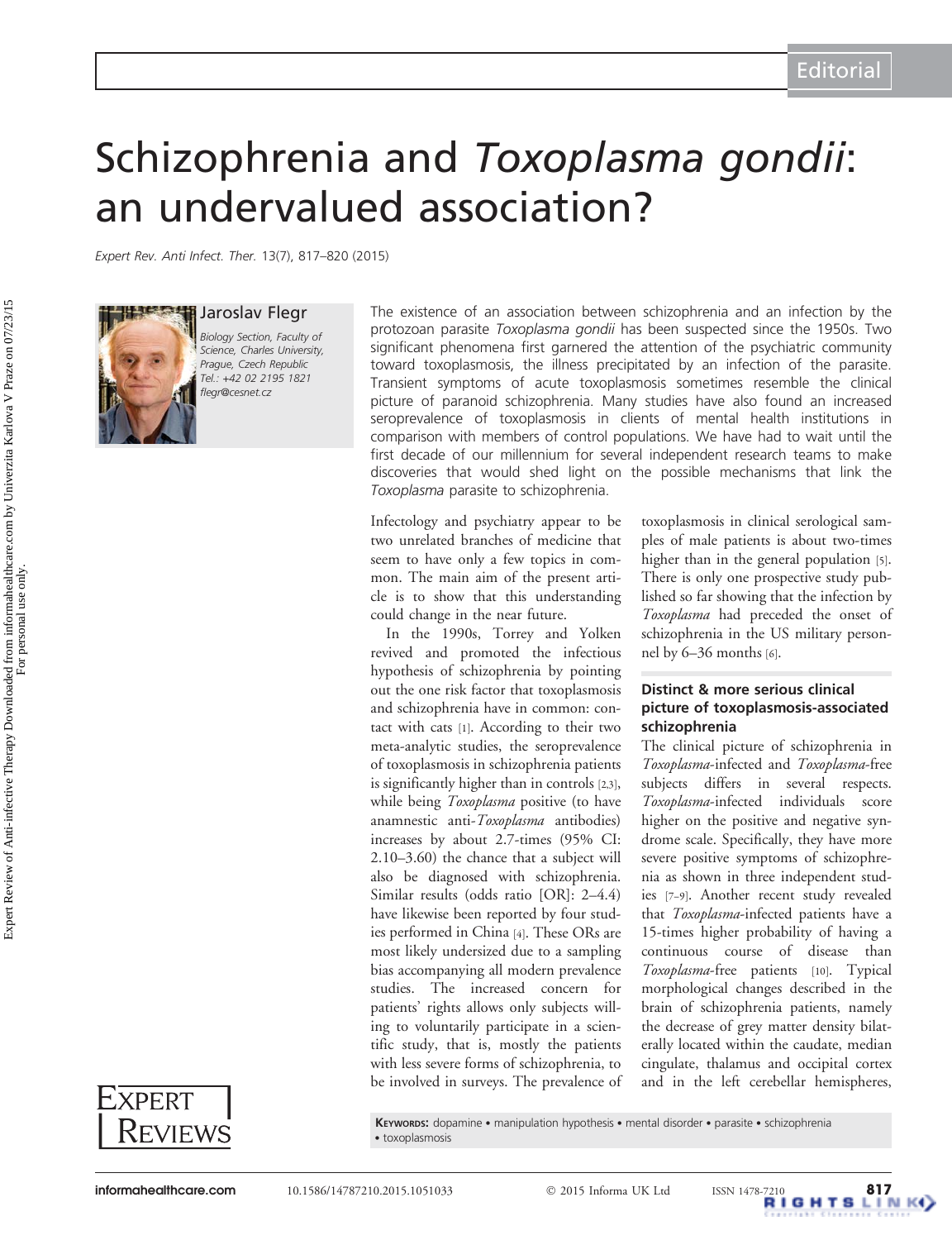can be detected only in *Toxoplasma*-positive patients [\[11\]](#page-2-0). These patients also spend more time in hospitals during the occurrence of a schizophrenia episode [\[9](#page-2-0)]. Similarly, the difference in the mean age of schizophrenia onset between men (23.5 years in Czech Republic) and women (27 years) were observed only in Toxoplasma-infected subjects and not in the three-times as large population of Toxoplasma-free subjects (23 years for both men and women) [\[9\]](#page-2-0). This difference seems to be in agreement with the fact that Czech men usually acquire the Toxoplasma infection during their childhood, while Czech women undergo a second peak of incidence of infections at the age of 25–30. The second peak can be caused by transmission of Toxoplasma from infected men during non-protected sex [[12](#page-2-0)], suggesting not only that toxoplasmosis, but also indirectly a certain form (the Toxoplasma-associated) of schizophrenia could be in fact a sexually transmitted disease. It is also possible that other changes observed in schizophrenia patients, for example, changes in a prepulse inhibition or in a sense of smell, are actually linked with (or even caused by) toxoplasmosis, rather than schizophrenia [[13](#page-2-0)].

Some antipsychotic drugs, namely fluphenazine, haloperidol and mood stabilizer valproic acid [[14,15](#page-2-0)] were found to be rather powerful and very specific inhibitors of Toxoplasma reproduc-tion during in vitro cultivation. Goodwin et al. [[16](#page-2-0)] reported inhibitory activity of fluphenazine, trifluoperazine and thioridazine but no activity of haloperidol or clozapine. It seems possible that some therapeutic activities of these antipsychotic drugs could be mediated by inhibition of mental disorder-associated infections. If so, the anti-microbial side effects of drugs should be taken into consideration in treatment of Toxoplasma-infected patients or in the process of searching for new antipsychotic and/or new antiparasitic drugs.

Differences in the prevalence of toxoplasmosis between countries explain a significant part of the variability between countries in the total disease burden within Europe when important confounding variables (income per capita, latitude, mean humidity) are controlled [\[17](#page-2-0)]. It must be reminded that an observed association of the prevalence of toxoplasmosis, with bipolar disorder and especially with obsessive-compulsive disorder was even stronger than that with schizophrenia.

#### Dopamine as the probable link between toxoplasmosis & schizophrenia

The neurotransmitter dopamine is known to play an important role in old as well as in some new theories of schizophrenia [\[18,19\]](#page-2-0). The increased concentration of dopamine in specific parts of the patients' brain is presumed to be responsible for the positive symptoms of this mental disorder, that is, hallucinations and delusions. Nearly all modern antipsychotics either decrease the dopamine concentration or downregulate the activity of its receptors on neural cells [[20\]](#page-3-0). The key role of dopamine in the association between toxoplasmosis and schizophrenia was suggested in 2003 on the basis of decreased novelty seeking observed in infected people and as well as in laboratory mice later on [\[21,22\]](#page-3-0). This increased production of dopamine was originally considered to be a product of chronic brain tissue inflammation because similar behavioral symptoms were also observed in subjects infected with another neurotropic pathogen, human cytomegalovirus [\[23](#page-3-0)]. However, in 2009 Gaskell et al. identified two genes for rate-limiting enzymes of dopamine synthesis, tyrosine hydroxylases, in the genome of *Toxoplasma* [\[24\]](#page-3-0) with a following study demonstrating that these genes are expressed in the brain tissue of an infected host as well as likely being responsible for the over-production of dopamine in tissue cysts of Toxoplasma [\[25\]](#page-3-0). It is highly probable that the increased concentration of dopamine in the cysts and their surroundings is responsible for the positive symptoms of schizophrenia observed in some patients with acute schizophrenia, as well as for the observed association between latent (chronic) toxoplasmosis and schizophrenia. It is not clear whether the induction of the positive symptoms of schizophrenia is a part of the so-called 'manipulative activity' of Toxoplasma or just an effect of a chronic brain infection. In order to reproduce sexually, Toxoplasma needs to get from its intermediate host, for example, mouse or human, to its definitive host, which is a feline, by predation. Dopamine seems to interfere with processes of recognition of novelty, which results in a decrease of novelty seeking in neophilic species like mice and humans and in an increase of novelty seeking in neophobic animals like rats [[26](#page-3-0)]. It is possible that these resulting behavioral changes could increase the probability of predation of mice or our human ancestors by felines. In Toxoplasma's evolutionary past, dopamine was most likely produced only by activated immunocytes in locally damaged brain tissue in or near the sites of Toxoplasma infection. Only later did *Toxoplasma* improve its capacity to increase dopamine production by evolving or capturing through horizontal gene transfer its own tyrosine hydroxylases. If this is true, toxoplasmosis-associated schizophrenia is then just a side effect of the increased level of dopamine. The enhancement of the dopamine synthesis itself, however, could be a biological adaptation of Toxoplasma for manipulation within the intermediate host behavior, namely for increasing the probability of cat's predation of infected prey due to the deteriorated ability of infected hosts to recognize what is new in their environment.

The causal relationship between toxoplasmosis and schizophrenia is not simple. Schizophrenia is not caused by only one main, environmental or genetic, etiological factor, rather it is a typical disorder caused (or rather co-caused) by many environmental and genetic factors, which are both additive and interchangeable in their effects. In such multifactorial disorders, the question of whether a particular factor, for example, toxoplasmosis, just modifies the course of schizophrenia, or whether it causes certain forms of schizophrenia, does not make much sense. The best that could be said is that the observed strength of association between these two 'unrelated' disorders suggests that Toxoplasma infection is probably a relatively important cause of severe forms of schizophrenia in subjects with other environmental and genetic predispositions.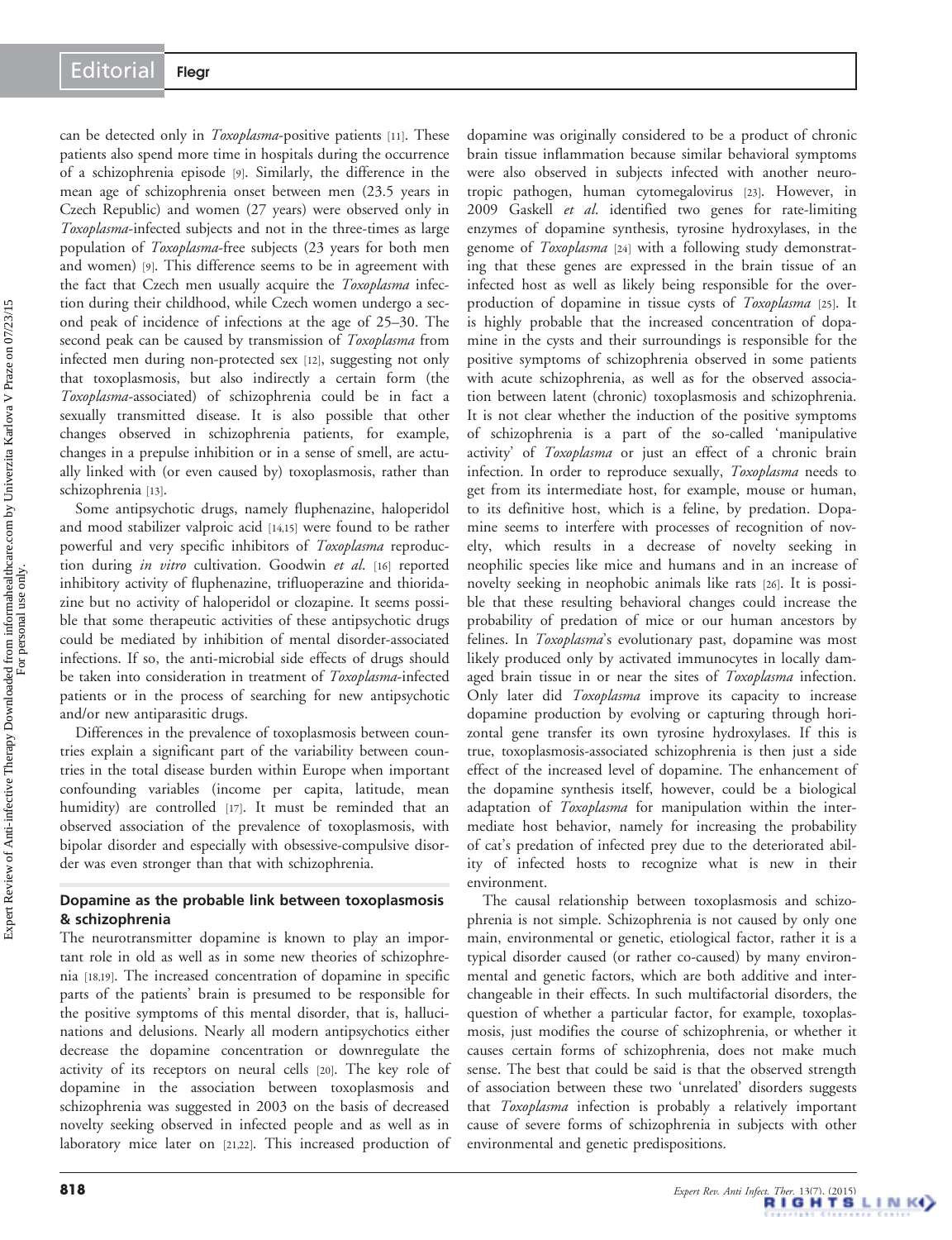# <span id="page-2-0"></span>Expert opinion

The prevalence of toxoplasmosis in younger subjects has decreased from about 20 – 25% to about 10% in the USA and many European countries during the past 15 years. Throughout the same time, the prevalence increased from about 5% to >10% in some large Asian countries, like China. On the whole, the public health impact of toxoplasmosis, including its psychiatric sequels, is most likely increasing in the modern world [17]. No method of treatment for latent toxoplasmosis is currently available. In light of present discoveries, intensive searching for new antiparasitic drugs able to kill dormant stages of the *Toxoplasma* in bodies of people with latent toxoplasmosis is therefore critically needed. Phylogenetic affinity of Toxoplasma and the results

#### **References**

Papers of special note have been highlighted as: . of interest

- of considerable interest
- 1. Torrey EF, Yolken RH. [Could schizophrenia](http://www.ncbi.nlm.nih.gov/pubmed/7631163?dopt=Abstract) [be a viral zoonosis transmitted from house](http://www.ncbi.nlm.nih.gov/pubmed/7631163?dopt=Abstract) [cats.](http://www.ncbi.nlm.nih.gov/pubmed/7631163?dopt=Abstract) Schizophr Bull 1995;21(2):167-71
- . This is the first study suggesting that schizophrenia could be caused by a pathogen transmitted by cats.
- 2. Torrey EF, Bartko JJ, Lun ZR, Yolken RH. Antibodies to [Toxoplasma gondii](http://www.ncbi.nlm.nih.gov/pubmed/17085743?dopt=Abstract) in patients [with schizophrenia: A meta-analysis](http://www.ncbi.nlm.nih.gov/pubmed/17085743?dopt=Abstract). Schizophr Bull 2007;33:729-36
- The first meta-analytic study showing that toxoplasmosis increases risk of schizophrenia.
- 3. Torrey EF, Bartko JJ, Yolken RH. Toxoplasma gondii [and other risk factors for](http://www.ncbi.nlm.nih.gov/pubmed/22446566?dopt=Abstract) [schizophrenia: An update](http://www.ncbi.nlm.nih.gov/pubmed/22446566?dopt=Abstract). Schizophr Bull 2012;38(3):642-7
- . The second meta-analytic study confirming that toxoplasmosis increases risk of schizophrenia.
- 4. Zhou P, Chen ZG, Li HL, et al. Toxoplasma gondii [infection in humans in](http://www.ncbi.nlm.nih.gov/pubmed/21864327?dopt=Abstract) [China](http://www.ncbi.nlm.nih.gov/pubmed/21864327?dopt=Abstract). Parasite Vector 2011;4:165
- 5. Flegr J, Priplatova L, Hampl R, et al. Difference of neuro- and immunomodulatory steroids and selected hormone and lipid concentrations between Toxoplasma-free and Toxoplasma-infected but not CMV-free and CMV-infected schizophrenia patients. Neuroendocrinol Lett 2014;35(1):20-7
- 6. Niebuhr DW, Cowan DN, Millikan AM, et al. Risk of schizophrenia and antibodies to Toxoplasma gondii among U.S. military personnel. Schizophr Bull 2007;33:243-4
- . A prospective case–control study showing that Toxoplasma gondii infection preceds an onset of schizophrenia.
- Wang HL, Wang GH, Li QY, et al. [Prevalence of Toxoplasma infection in](http://www.ncbi.nlm.nih.gov/pubmed/16774660?dopt=Abstract) [first-episode schizophrenia and comparison](http://www.ncbi.nlm.nih.gov/pubmed/16774660?dopt=Abstract) [between Toxoplasma-seropositive and](http://www.ncbi.nlm.nih.gov/pubmed/16774660?dopt=Abstract) [Toxoplasma-seronegative schizophrenia.](http://www.ncbi.nlm.nih.gov/pubmed/16774660?dopt=Abstract) Acta Psychiatr Scand 2006;114:40-8
- . A study showing more severe clinical picture of Toxoplasma-infected schizophrenia patients.
- 8. Yolken RH, Dickerson FB, Torrey EF. [Toxoplasma and schizophrenia.](http://www.ncbi.nlm.nih.gov/pubmed/19825110?dopt=Abstract) Parasite Immunol 2009;31:706-15
- 9. Holub D, Flegr J, Dragomirecka E, et al. [Differences in onset of disease and severity](http://www.ncbi.nlm.nih.gov/pubmed/23126494?dopt=Abstract) [of psychopathology between](http://www.ncbi.nlm.nih.gov/pubmed/23126494?dopt=Abstract) [toxoplasmosis-related and](http://www.ncbi.nlm.nih.gov/pubmed/23126494?dopt=Abstract) [toxoplasmosis-unrelated schizophrenia.](http://www.ncbi.nlm.nih.gov/pubmed/23126494?dopt=Abstract) Acta Psychiatr Scand 2013;127:227-38
- . A study showing more severe clinical picture of Toxoplasma-infected schizophrenia patients.
- 10. Celik T, Kartalci S, Atas O, et al. Association between latent toxoplasmosis and clinical course of schizophrenia continuous course of the disease is characteristic for Toxoplasma gondii-infected patients. Folia Parasitol (Praha) 2015;62
- 11. Horacek J, Flegr J, Tintera J, et al. [Latent](http://www.ncbi.nlm.nih.gov/pubmed/21599563?dopt=Abstract) [toxoplasmosis reduces gray matter density in](http://www.ncbi.nlm.nih.gov/pubmed/21599563?dopt=Abstract) [schizophrenia but not in controls:](http://www.ncbi.nlm.nih.gov/pubmed/21599563?dopt=Abstract) [Voxel-based-morphometry \(VBM\) study.](http://www.ncbi.nlm.nih.gov/pubmed/21599563?dopt=Abstract) World J Biol Psychiatry 2012;13:501-9

#### . A study showing more severe clinical picture of Toxoplasma-infected schizophrenia patients.

- 12. Flegr J, Klapilová K, Kaňková Š. [Toxoplasmosis can be a sexually transmitted](http://www.ncbi.nlm.nih.gov/pubmed/24986706?dopt=Abstract) [infection with serious clinical consequences.](http://www.ncbi.nlm.nih.gov/pubmed/24986706?dopt=Abstract) [Not all routes of infection are created equal.](http://www.ncbi.nlm.nih.gov/pubmed/24986706?dopt=Abstract) Med Hypotheses 2014;83:286-9
- Priplatova L, Sebankova B, Flegr J. [Contrasting effect of prepulse signals on](http://www.ncbi.nlm.nih.gov/pubmed/25384036?dopt=Abstract) [performance of Toxoplasma-infected and](http://www.ncbi.nlm.nih.gov/pubmed/25384036?dopt=Abstract)

of *in vitro* studies suggest that antimalarials and certain categories of antipsychotics might be the drugs of the first choice.

## Financial & competing interests disclosure

J Flegr was supported by Czech Science Foundation (Project No. P303/ 11/1398). Neither this agency nor other subject had any influence on designing or interpreting the author's studies or writing present article. The author has no other relevant affiliations or financial involvement with any organization or entity with a financial interest in or financial conflict with the subject matter or materials discussed in the manuscript apart from those disclosed.

No writing assistance was utilized in the production of this manuscript.

> [Toxoplasma-free subjects in an acoustic](http://www.ncbi.nlm.nih.gov/pubmed/25384036?dopt=Abstract) [reaction times test.](http://www.ncbi.nlm.nih.gov/pubmed/25384036?dopt=Abstract) PLoS One 2014;9(11): e112771

14. Jones-Brando L, Torrey EF, Yolken R. [Drugs used in the treatment of](http://www.ncbi.nlm.nih.gov/pubmed/12837520?dopt=Abstract) [schizophrenia and bipolar disorder inhibit](http://www.ncbi.nlm.nih.gov/pubmed/12837520?dopt=Abstract) the replication of [Toxoplasma gondii](http://www.ncbi.nlm.nih.gov/pubmed/12837520?dopt=Abstract). Schizophr Res 2003;62:237-44

#### The first study showing that some antipsychotic drugs inhibits growth of Toxoplasma.

15. Fond G, Macgregor A, Tamouza R, et al. [Comparative analysis of anti-toxoplasmic](http://www.ncbi.nlm.nih.gov/pubmed/23771405?dopt=Abstract) [activity of antipsychotic drugs and valproate.](http://www.ncbi.nlm.nih.gov/pubmed/23771405?dopt=Abstract) Eur Arch Psychiatry Clin Neurosci 2014; 264(2):179-83

#### . Another study showing that some antipsychotic drugs inhibits growth of Toxoplasma.

- 16. Goodwin DG, Strobl JS, Lindsay DS. [Evaluation of five antischizophrenic agents](http://www.ncbi.nlm.nih.gov/pubmed/21348624?dopt=Abstract) against [Toxoplasma gondii](http://www.ncbi.nlm.nih.gov/pubmed/21348624?dopt=Abstract) in human cell [cultures](http://www.ncbi.nlm.nih.gov/pubmed/21348624?dopt=Abstract). J Parasitol 2011;97:147-51
- 17. Flegr J, Prandota J, Sovickova M, Israili ZH. [Toxoplasmosis - A global threat. Correlation](http://www.ncbi.nlm.nih.gov/pubmed/24662942?dopt=Abstract) [of latent toxoplasmosis with specific disease](http://www.ncbi.nlm.nih.gov/pubmed/24662942?dopt=Abstract) [burden in a set of 88 countries.](http://www.ncbi.nlm.nih.gov/pubmed/24662942?dopt=Abstract) PLoS One 2014;9(3):e90203
- .. A study indicating that prevalence of toxoplasmosis positively corelates with incidence and morbidity of many diseases, including cardiovascular diseases and some forms of cancer.
- 18. Willner P. [The dopamine hypothesis of](http://www.ncbi.nlm.nih.gov/pubmed/9547131?dopt=Abstract) [schizophrenia: current status, future](http://www.ncbi.nlm.nih.gov/pubmed/9547131?dopt=Abstract) [prospects.](http://www.ncbi.nlm.nih.gov/pubmed/9547131?dopt=Abstract) Int Clin Psychopharmacol 1997; 12(6):297-308
- 19. Fallon JH, Opole IO, Potkin SG. The neuroanatomy of schizophrenia: circuitry and neurotransmitter systems. Clin Neurosci Res 2003;3(1-2):77-107